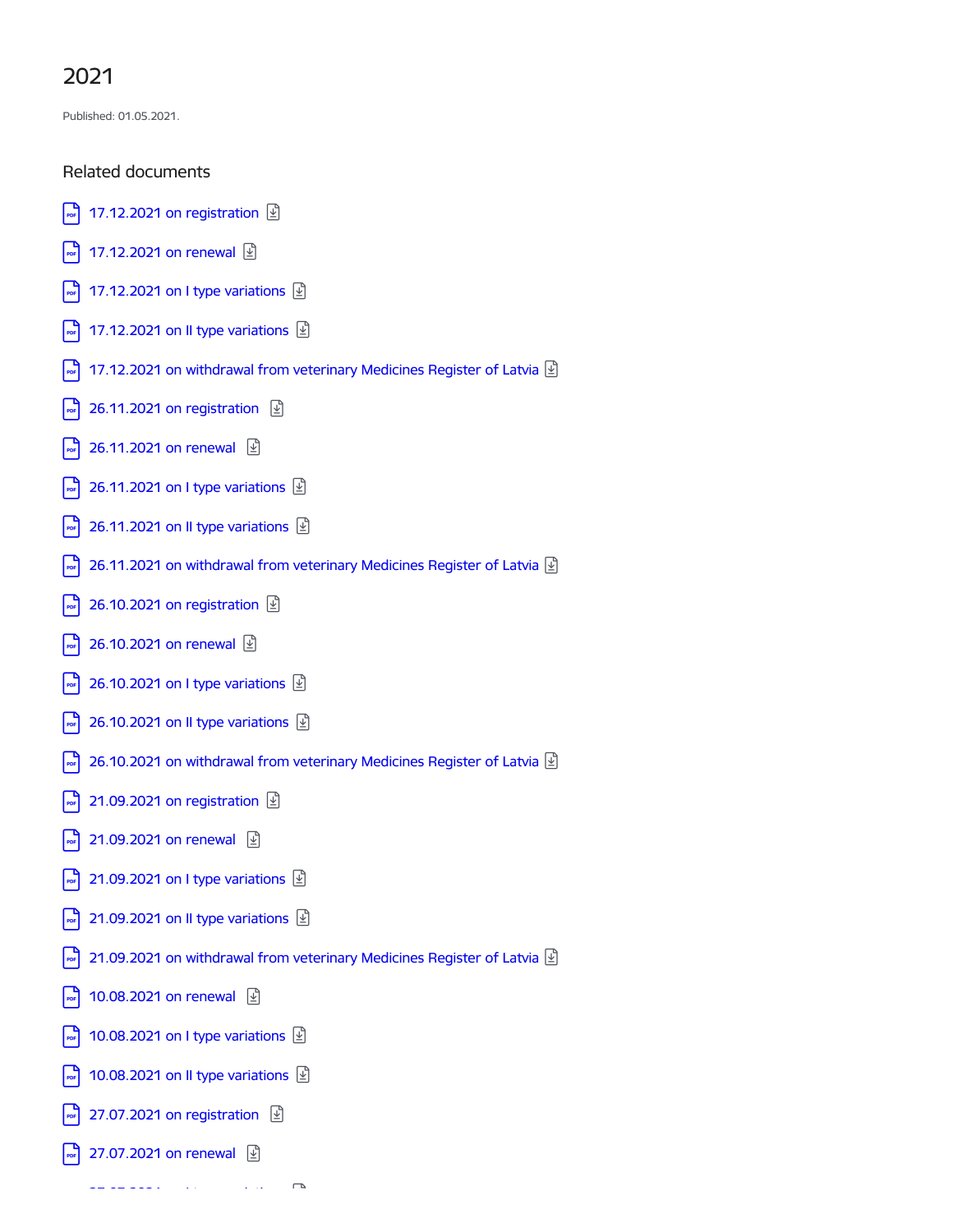| 27.07.2021 on I type variations [\int]<br>PDF                                                                       |
|---------------------------------------------------------------------------------------------------------------------|
| 27.07.2021 on II type variations $\vert \underline{\mathcal{L}} \vert$                                              |
| 27.07.2021 on withdrawal from veterinary Medicines Register of Latvia $\vert \underline{\mathfrak{s}} \vert$<br>PDF |
| 28.06.2021 on registration $\boxed{2}$<br>PDF                                                                       |
| 28.06.2021 on I type variations $\ket{\underline{\psi}}$                                                            |
| 28.06.2021 on II type variations $\boxed{\underline{\psi}}$                                                         |
| 28.06.2021 on withdrawal from veterinary Medicines Register of Latvia $\vert \underline{\mathfrak{L}} \vert$<br>PDF |
| 20.05.2021 on registration $\boxed{\underline{\psi}}$<br>PDF                                                        |
| 20.05.2021 on renewal [4]<br>PDF                                                                                    |
| 20.05.2021 on I type variations $\ket{\underline{\psi}}$                                                            |
| 20.05.2021 on II type variations $\boxed{\underline{\psi}}$<br>PDF                                                  |
| 20.05.2021 on withdrawal from veterinary Medicines Register of Latvia $\vert \underline{\mathfrak{L}} \vert$<br>PDF |
| 20.04.2021 on registration $\boxed{\mathfrak{D}}$<br>PDF                                                            |
| 20.04.2021 on renewal [4]<br>PDF                                                                                    |
| 20.04.2021 on I type variations $\ket{\underline{\psi}}$                                                            |
| 20.04.2021 on II type variations $\boxed{\underline{\mathbb{P}}}$                                                   |
| 20.04.2021 on withdrawal from veterinary Medicines Register of Latvia $\vert \underline{\mathfrak{s}} \vert$        |
| 23.03.2021 on registration $\vert \underline{\psi} \vert$<br>PDF                                                    |
| 23.03.2021 on renewal <b><i>L</i></b>                                                                               |
| 23.03.2021 on I type variations $\ket{\psi}$                                                                        |
| 23.03.2021 on II type variations $\vert \underline{\mathcal{L}} \vert$                                              |
| 23.02.2021 on registration $\boxed{\underline{\psi}}$                                                               |
| 23.02.2021 on renewal [4]                                                                                           |
| 23.02.2021 on I type variations $\vert \underline{\mathcal{L}} \vert$<br>PDF                                        |
| 23.02.2021 on II type variations $\ket{\underline{\psi}}$                                                           |
| 23.02.2021 on withdrawal from veterinary Medicines Register of Latvia $\vert \underline{\mathfrak{L}} \vert$        |
| 26.01.2021 on registration $\boxed{\underline{\psi}}$<br>PDF                                                        |
| 26.01.2021 on renewal <u>√</u><br>PDF                                                                               |

 $\boxed{\frac{1}{\text{pos}}}$  [26.01.2021](https://www.pvd.gov.lv/en/media/700/download) on I type variations  $\boxed{\underline{\Psi}}$